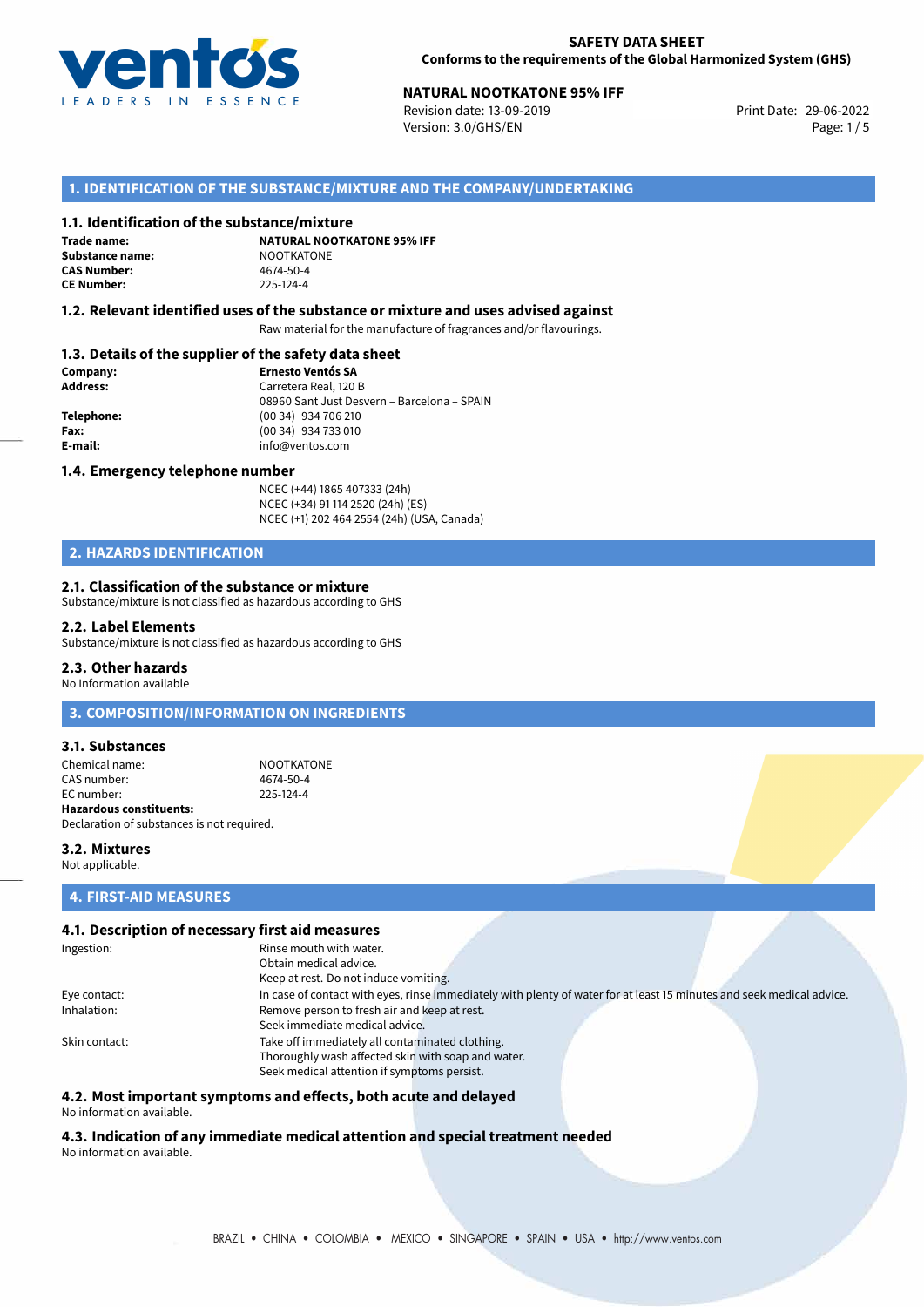

# **NATURAL NOOTKATONE 95% IFF**<br>
Revision date: 13-09-2019<br> **Print Date: 29-06-2022**

Revision date: 13-09-2019 Version: 3.0/GHS/EN Page: 2 / 5

## **5. FIRE-FIGHTING MEASURES**

## **5.1. Extinguishing Media**

Water spray, carbon dioxide, dry chemical powder or appropriate foam. For safety reasons do not use full water jet.

### **5.2. Special hazards arising from the substance or mixture**

Known or Anticipated Hazardous Products of Combustion: Emits toxic fumes under fire conditions.

### **5.3. Advice for firefighters**

High temperatures can lead to high pressures inside closed containers. Avoid inhalation of vapors that are created. Use appropriate respiratory protection. Do not allow spillage of fire to be poured into drains or watercourses. Wear self-contained breathing apparatus and protective clothing.

## **6. ACCIDENTAL RELEASE MEASURES**

### **6.1. Personal precautions, protective equipment and emergency procedures**

Evacuate surronding areas. Ensure adequate ventilation. Keep unnecessary and unprotected personnel from entering. Do not breathe vapor/spray. Avoid contact with skin and eyes. Information regarding personal protective measures: see section 8.

### **6.2. Environmental precautions**

To avoid possible contamination of the environment, do not discharge into any drains, surface waters or groundwaters.

### **6.3. Methods and materials for containment and cleaning up**

Cover with an inert, inorganic, non-combustible absorbent material (e.g. dry-lime, sand, soda ash). Place in covered containers using non-sparking tools and transport outdoors. Avoid open flames or sources of ignition (e.g. pilot lights on gas hot water heater). Ventilate area and wash spill site after material pickup is complete.

### **6.4. Reference to other sections**

Information regarding exposure controls, personal protection and disposal considerations can be found in sections 8 and 13.

### **7. HANDLING AND STORAGE**

### **7.1. Precautions for safe handling**

Do not store or handle this material near food or drinking water. Do not smoke. Avoid contact with the eyes, skin and clothing. Wear protective clothing and use glasses. Observe the rules of safety and hygiene at work. Keep in the original container or an alternative made from a compatible material.

### **7.2. Conditions for safe storage, including any incompatibilities**

Store in tightly closed and preferably full containers in a cool, dry and ventilated area, protected from light. Keep away from sources of ignition (e.g. hot surfaces, sparks, flame and static discharges). Keep away from incompatible materials (see section 10).

### **7.3. Specific end use(s)**

No information available.

# **8. EXPOSURE CONTROLS AND PERSONAL PROTECTION**

### **8.1. Control parameters**

Components with occupational exposure limits: None known.

### **8.2. Exposure controls**

Measures should be taken to prevent materials from being splashed into the body. Provide adequate ventilation, according to the conditions of use. Use a mechanical exhaust if required.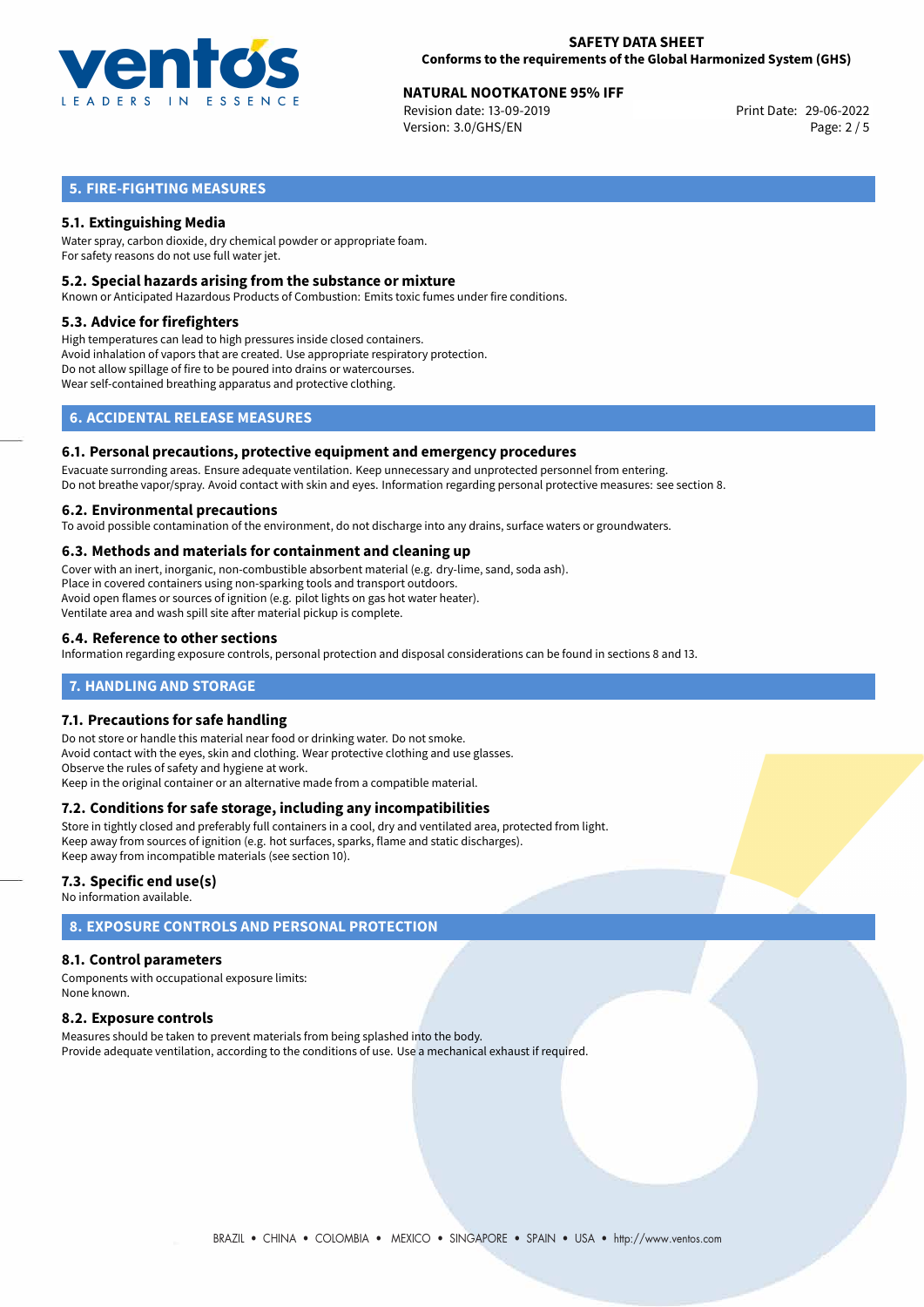

# 29-06-2022 **NATURAL NOOTKATONE 95% IFF**

Revision date: 13-09-2019 Version: 3.0/GHS/EN Page: 3 / 5

### **8.3. Individual protection measures, such as personal protective equipment**

Eye/Face protection: Chemical safety goggles are recommended. Wash contaminated goggles before reuse. Chemical-resistant gloves are recommended. Wash contaminated gloves before reuse. Body protection: Personal protective equipment for the body should be selected based on the task being performed and the risks involved. Respiratory Protection: In case of insufficient ventilation, use suitable respiratory equipment. Environmental exposure controls: Emissions from ventilation or process equipment should be checked to ensure they comply with environmental protection legislation. In some cases, filters or engineering modifications to the process equipment will be necessary to reduce emissions to acceptable levels.

# **9. PHYSICAL AND CHEMICAL PROPERTIES**

### **9.1. Information on basic physical and chemical properties**

| Appearance:                            | Liquid/solid              |
|----------------------------------------|---------------------------|
| Colour:                                | Conforms to standard      |
| Odour:                                 | Conforms to standard      |
| Odour theshold:                        | Not determined            |
| pH:                                    | Not determined            |
| Melting point/freezing point:          | Not determined            |
| Boling point/boiling range (°C):       | 140°C (0,5-1,0 mm)        |
| Flash point:                           | 110 <sup>o</sup> C        |
| Evaporation rate:                      | Not determined            |
| Flammability:                          | Not determined            |
| Lower flammability/Explosive limit:    | Not determined            |
| Upper flammability/Explosive limit:    | Not determined            |
| Vapour pressure:                       | Not determined            |
| Vapour Density:                        | Not determined            |
| Density:                               | Not determined            |
| Relative density:                      | Not determined            |
| Water solubility:                      | INSOLUBLE IN WATER        |
| Solubility in other solvents:          | <b>SOLUBLE IN ETHANOL</b> |
| Partition coefficient n-octanol/water: | Not determined            |
| Auto-ignition temperature:             | Not determined            |
| Decomposition temperature:             | Not determined            |
| Viscosity, dynamic:                    | Not determined            |
| Viscosity, kinematic:                  | Not determined            |
| Explosive properties:                  | Not determined            |
| Oxidising properties:                  | <b>NONE EXPECTED</b>      |
|                                        |                           |

## **10. STABILITY AND REACTIVITY**

### **10.1. Reactivity**

No hazardous reactions if stored and handled as prescribed/indicated.

### **10.2. Chemical stability**

The product is stable if stored and handled as prescribed/indicated.

### **10.3. Possibility of hazardous reactions**

No hazardous reactions if stored and handled as prescribed/indicated.

### **10.4. Conditions to Avoid**

Conditions to Avoid: Excessive heat, flame or other ignition sources.

### **10.5. Incompatible materials**

Avoid contact with strong acids and bases and oxidizing agents.

### **10.6. Hazardous decomposition products**

During combustion may form carbon monoxide and unidentified organic compounds.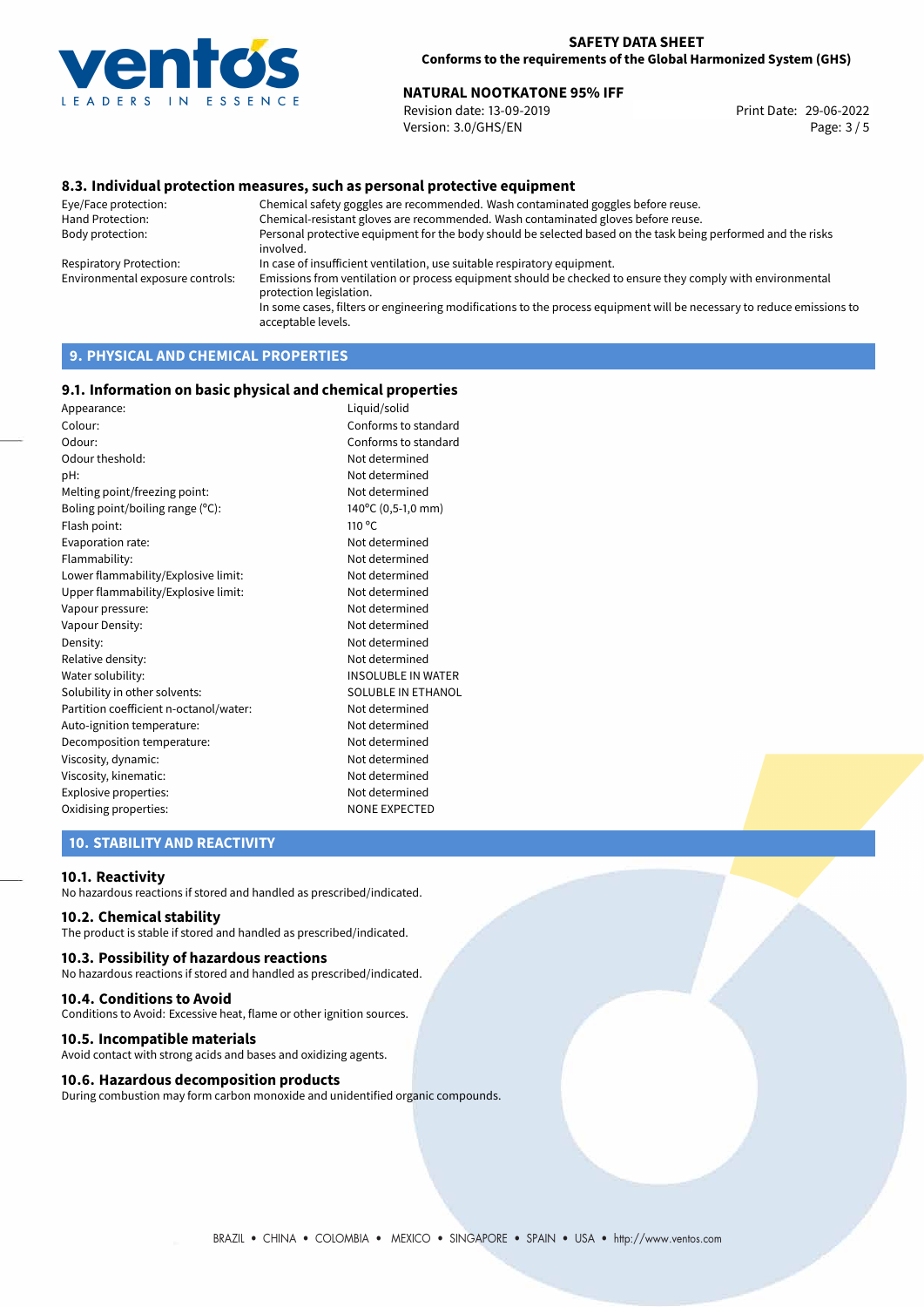

# 29-06-2022 **NATURAL NOOTKATONE 95% IFF**

Revision date: 13-09-2019 Version: 3.0/GHS/EN Page: 4 / 5

## **11. TOXICOLOGICAL INFORMATION**

| Based on the data available, the criteria for classification are not met. |
|---------------------------------------------------------------------------|
| Based on the data available, the criteria for classification are not met. |
| Based on the data available, the criteria for classification are not met. |
| Based on the data available, the criteria for classification are not met. |
| Based on the data available, the criteria for classification are not met. |
| Based on the data available, the criteria for classification are not met. |
| Based on the data available, the criteria for classification are not met. |
| Based on the data available, the criteria for classification are not met. |
| Based on the data available, the criteria for classification are not met. |
| Based on the data available, the criteria for classification are not met. |
|                                                                           |

## **12. ECOLOGICAL INFORMATION**

### **12.1. Toxicity**

**Assessment:**

Based on the data available, the criteria for classification are not met. **Experimental/calculated data:** No information available.

## **12.2. Degradability**

No information available.

### **12.3. Bioaccumulative potential**

No information available.

### **12.4. Soil mobility**

No information available.

## **12.5. Other adverse effects**

See also sections 6, 7, 13 and 15 Do not allow to get into waste water or waterways.

### **13. DISPOSAL CONSIDERATIONS**

### **13.1. Waste treatment methods**

Dispose of in accordance with national and local environmental regulations.

### **14. TRANSPORT INFORMATION**

|                                  | <b>ADR/RID/ADN</b>                | <b>IMDG</b>                       | <b>IATA-ICAO</b>                  |
|----------------------------------|-----------------------------------|-----------------------------------|-----------------------------------|
| 14.1. UN Number                  | Not classified as hazardous goods | Not classified as hazardous goods | Not classified as hazardous goods |
| 14.2. UN Proper Shipping Name    | Not applicable                    | Not applicable                    | Not applicable                    |
| 14.3. Transport Hazard Class(es) | Not applicable                    | Not applicable                    | Not applicable                    |
| 14.4. Packing Group              | Not applicable                    | Not applicable                    | Not applicable                    |
| 14.5. Environmental hazards      | No                                | <b>No</b>                         | No                                |
| <b>Additional information</b>    |                                   |                                   |                                   |

### **14.6 Special precautions for user**

None known

### **14.7. Transport in bulk according to Annex II of MARPOL 73/78 and the IBC Code**

No information available

## **15. REGULATORY INFORMATION**

# **15.1. Safety, health and environmental regulations/legislation specific for the substance or mixture**

No information available

## **16. OTHER INFORMATION**

**Full text of the R-phrases, hazard statements and precautionary statements mentioned in section 3:** Not applicable.